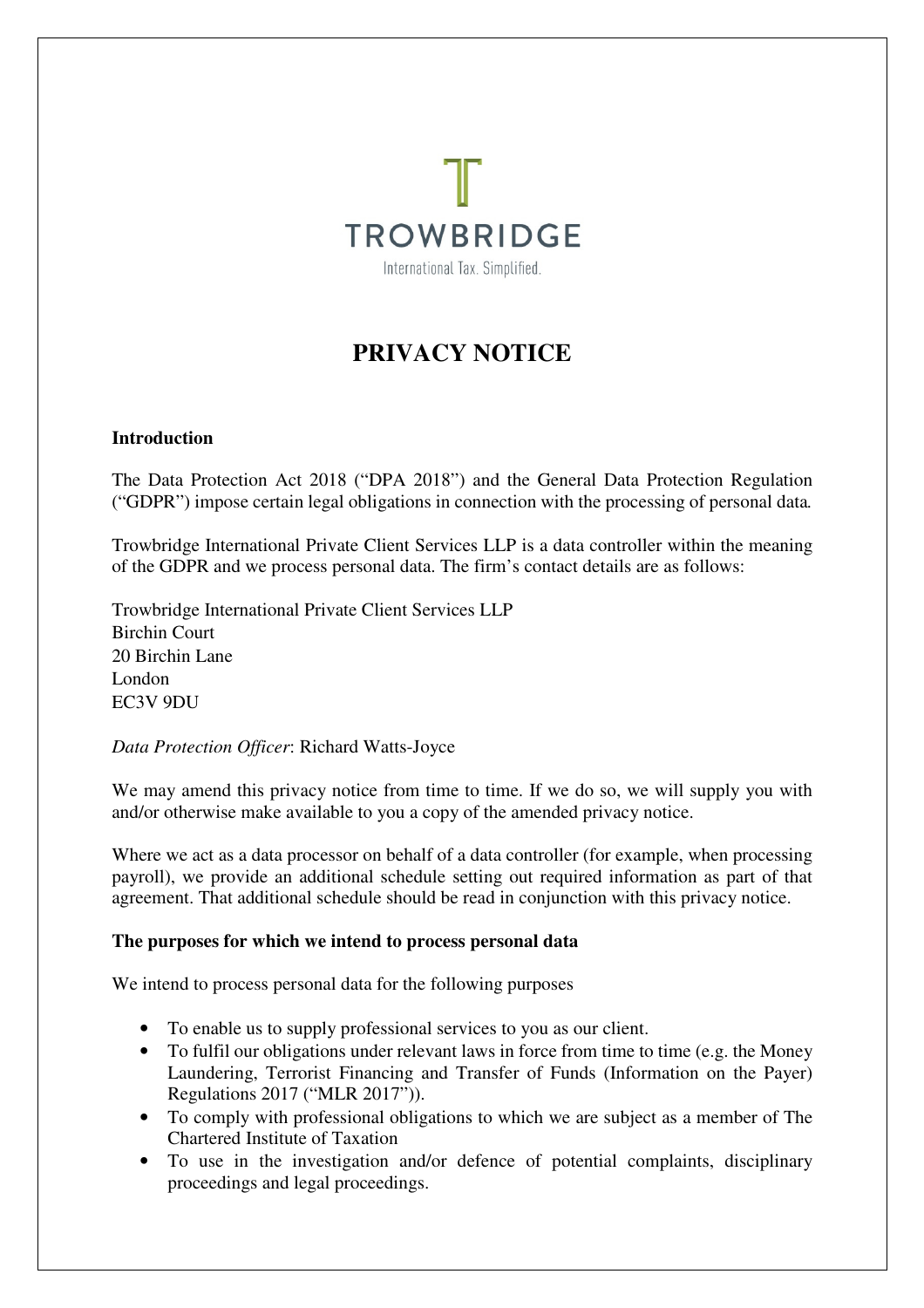- To enable us to invoice you for our services and investigate/address any attendant fee disputes that may have arisen.
- To contact you about other services we provide which may be of interest to you if you have consented to us doing so.

# **The legal bases for our intended processing of personal data**

Our intended processing of personal data has the following legal:

- At the time you instructed us to act, you gave consent to our processing your personal data for the purposes listed above
- The processing is necessary for the performance of our contract with you.
- The processing is necessary for compliance with legal obligations to which we are subject (e.g. MLR 2017).

It is a requirement of our contract with you that you provide us with the personal data that we request. If you do not provide the information that we request, we may not be able to provide professional services to you. If this is the case, we will not be able to commence acting or will need to cease to act.

## **Persons/organisations to whom we may give personal data**

We may share your personal data with:

- HMRC
- IRS
- any third parties with whom you require or permit us to correspond
- subcontractors
- 
- tax insurance providers<br>• professional indemnity • professional indemnity insurers
- our professional body The Chartered Institute of Taxation and/or the Office of Professional Body Anti-Money Laundering Supervisors (OPBAS) in relation to practice assurance and/or the requirements of MLR 2017 (or any similar legislation)

If the law allows or requires us to do so, we may share your personal data with:

- the police and law enforcement agencies
- courts and tribunals
- the Information Commissioner's Office ("ICO")

We may need to share your personal data with the third parties identified above in order to comply with our legal obligations, including our legal obligations to you. If you ask us not to share your personal data with such third parties we may need to cease to act.

## **Transfers of personal data outside the EEA**

We will only transfer personal data outside of the EEA to third parties with whom you require or permit us to correspond that have signed the Trowbridge International Private Client Services LLP Data Protection Agreement (DPA) to confirm compliance with GDPR. Where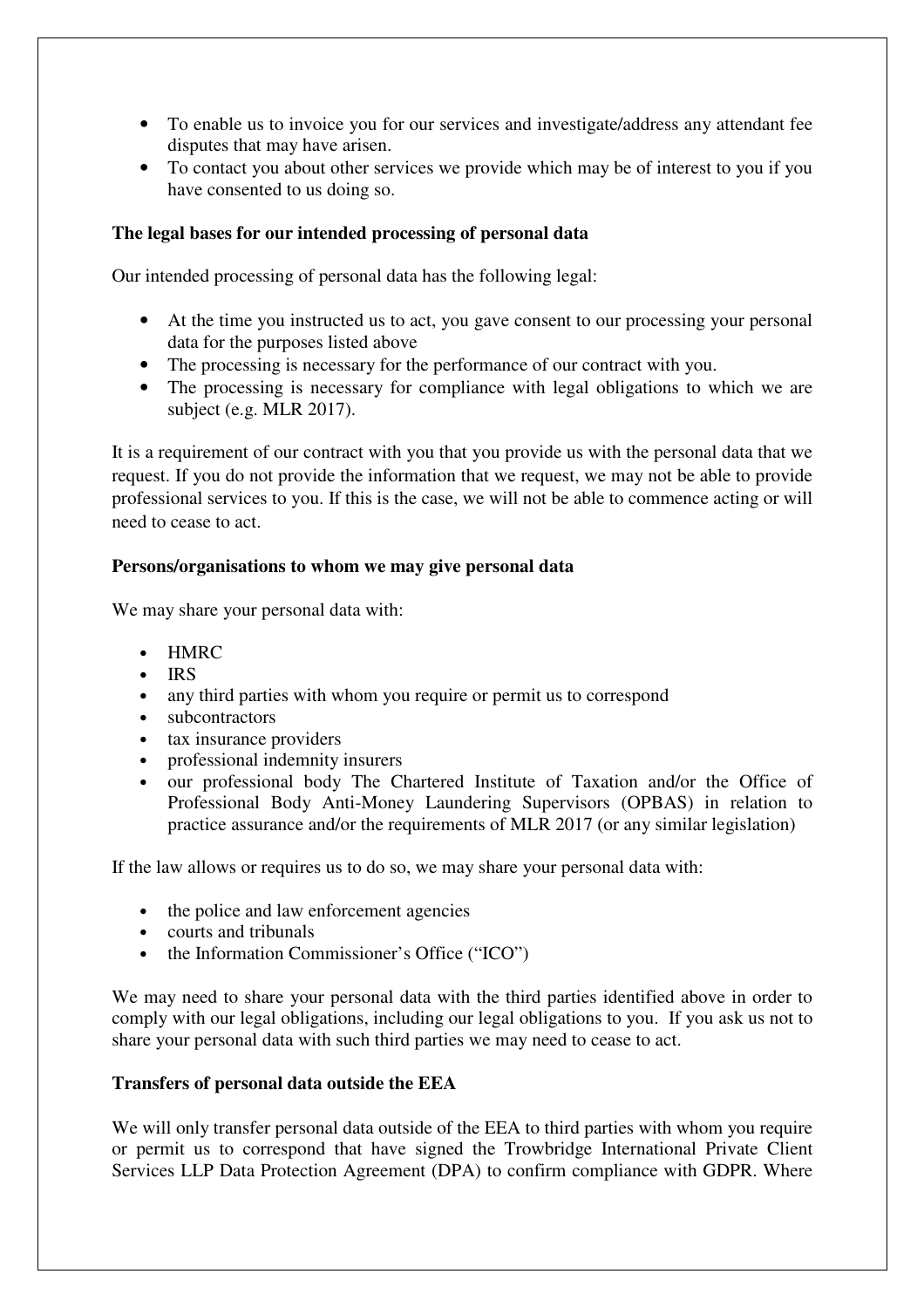no signed DPA exists with a third party, we will seek your authorisation in respect of each transfer of personal data.

## **Retention of personal data**

When acting as a data controller and in accordance with recognised good practice within the tax and accountancy sector we will retain all of our records relating to you as follows:

- where tax returns have been prepared it is our policy to retain information for seven years from the end of the tax year to which the information relates.
- where ad hoc advisory work has been undertaken it is our policy to retain information for seven years from the date the business relationship ceased.
- where we have an ongoing client relationship, data which is needed for more than one year's tax compliance (e.g. capital gains base costs and claims and elections submitted to HMRC) is retained throughout the period of the relationship, but will be deleted seven years after the end of the business relationship unless you as our client ask us to retain it for a longer period.

Our contractual terms provide for the destruction of documents after seven years and therefore agreement to the contractual terms is taken as agreement to the retention of records for this period, and to their destruction thereafter.

You are responsible for retaining information that we send to you (including details of capital gains base costs and claims and elections submitted) and this will be supplied in the form agreed between us. Documents and records relevant to your tax affairs are required by law to be retained by you as follows:

#### *Individuals, trustees and partnerships*

- with trading or rental income: five years and 10 months after the end of the tax year;
- otherwise: 22 months after the end of the tax year.

# *Companies, LLPs and other corporate entities*

• six years from the end of the accounting period.

Where we act as a data processor as defined in DPA 2018, we will delete or return all personal data to the data controller as agreed with the controller at the termination of the contract.

# **Requesting personal data we hold about you (subject access requests)**

You have a right to request access to your personal data that we hold. Such requests are known as 'subject access requests' ("SARs").

Please provide all SARs in writing marked for the attention of *Richard Watts-Joyce.*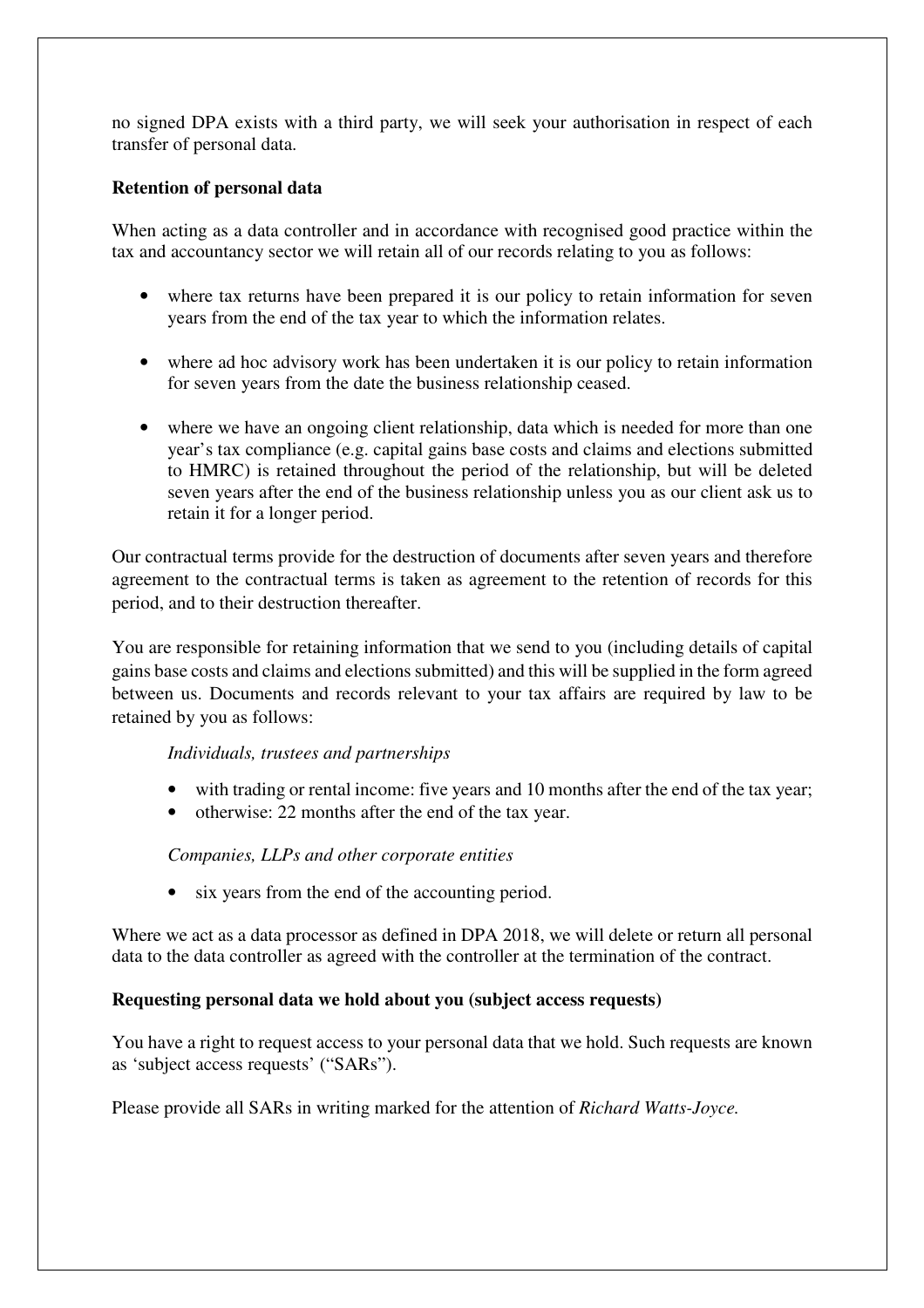To help us provide the information you want and deal with your request more quickly, you should include enough details to enable us to verify your identity and locate the relevant information. For example, you should tell us:

- your date of birth
- previous or other name(s) you have used
- your previous addresses in the past five years
- personal reference number(s) that we may have given you, for example your national insurance number, your tax reference number or your VAT registration number
- what type of information you want to know

If you do not have a national insurance number, you must send a copy of:

- the back page of your passport or a copy of your driving licence; and
- a recent utility bill.

DPA 2018 requires that we comply with a SAR promptly and in any event within one month of receipt. There are, however, some circumstances in which the law allows us to refuse to provide access to personal data in response to a SAR (e.g. if you have previously made a similar request and there has been little or no change to the data since we complied with the original request).

We will not charge you for dealing with a SAR.

You can ask someone else to request information on your behalf – for example, a friend, relative or solicitor. We must have your authority to respond to a SAR made on your behalf. You can provide such authority by signing a letter which states that you authorise the person concerned to write to us for information about you, and/or receive our reply.

Where you are a data controller and we act for you as a data processor (e.g. by processing payroll), we will assist you with SARs on the same basis as is set out above.

#### **Putting things right (the right to rectification)**

You have a right to obtain the rectification of any inaccurate personal data concerning you that we hold. You also have a right to have any incomplete personal data that we hold about you completed. Should you become aware that any personal data that we hold about you is inaccurate and/or incomplete, please inform us immediately so we can correct and/or complete it.

#### **Deleting your records (the right to erasure)**

In certain circumstances you have a right to have the personal data that we hold about you erased. Further information is available on the ICO website (www.ico.org.uk). If you would like your personal data to be erased, please inform us immediately and we will consider your request. In certain circumstances we have the right to refuse to comply with a request for erasure. If applicable, we will supply you with the reasons for refusing your request.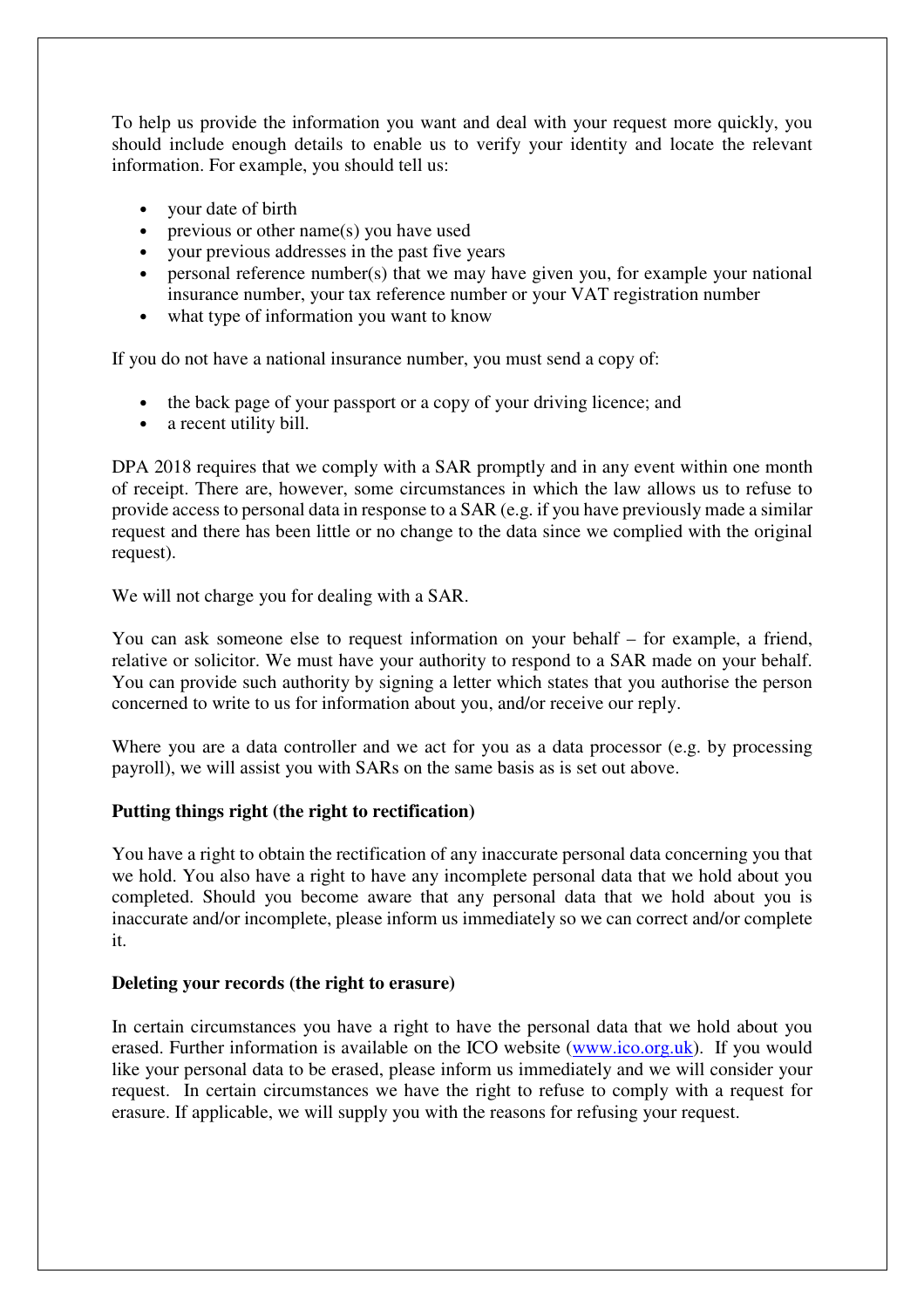# **The right to restrict processing and the right to object**

In certain circumstances you have the right to 'block' or suppress the processing of personal data or to object to the processing of that information. Further information is available on the ICO website (www.ico.org.uk). Please inform us immediately if you want us to cease to process your information or you object to processing so that we can consider what action, if any, is appropriate.

## **Obtaining and reusing personal data (the right to data portability)**

In certain circumstances you have the right to be provided with the personal data that we hold about you in a machine-readable format, e.g. so that the data can easily be provided to a new professional adviser. Further information is available on the ICO website (www.ico.org.uk).

The right to data portability only applies:

- to personal data an individual has provided to a controller;
- where the processing is based on the individual's consent or for the performance of a contract; and
- when processing is carried out by automated means

We will respond to any data portability requests made to us without undue delay and within one month. We may extend the period by a further two months where the request is complex or a number of requests are received but we will inform you within one month of the receipt of the request and explain why the extension is necessary.

#### **Withdrawal of consent**

Where you have consented to our processing of your personal data, you have the right to withdraw that consent at any time. Please inform us immediately if you wish to withdraw your consent.

Please note:

- the withdrawal of consent does not affect the lawfulness of earlier processing
- if you withdraw your consent, we may not be able to continue to provide services to you
- even if you withdraw your consent, it may remain lawful for us to process your data on another legal basis (e.g. because we have a legal obligation to continue to process your data)

# **Automated decision-making**

We do not intend to use automated decision-making in relation to your personal data.